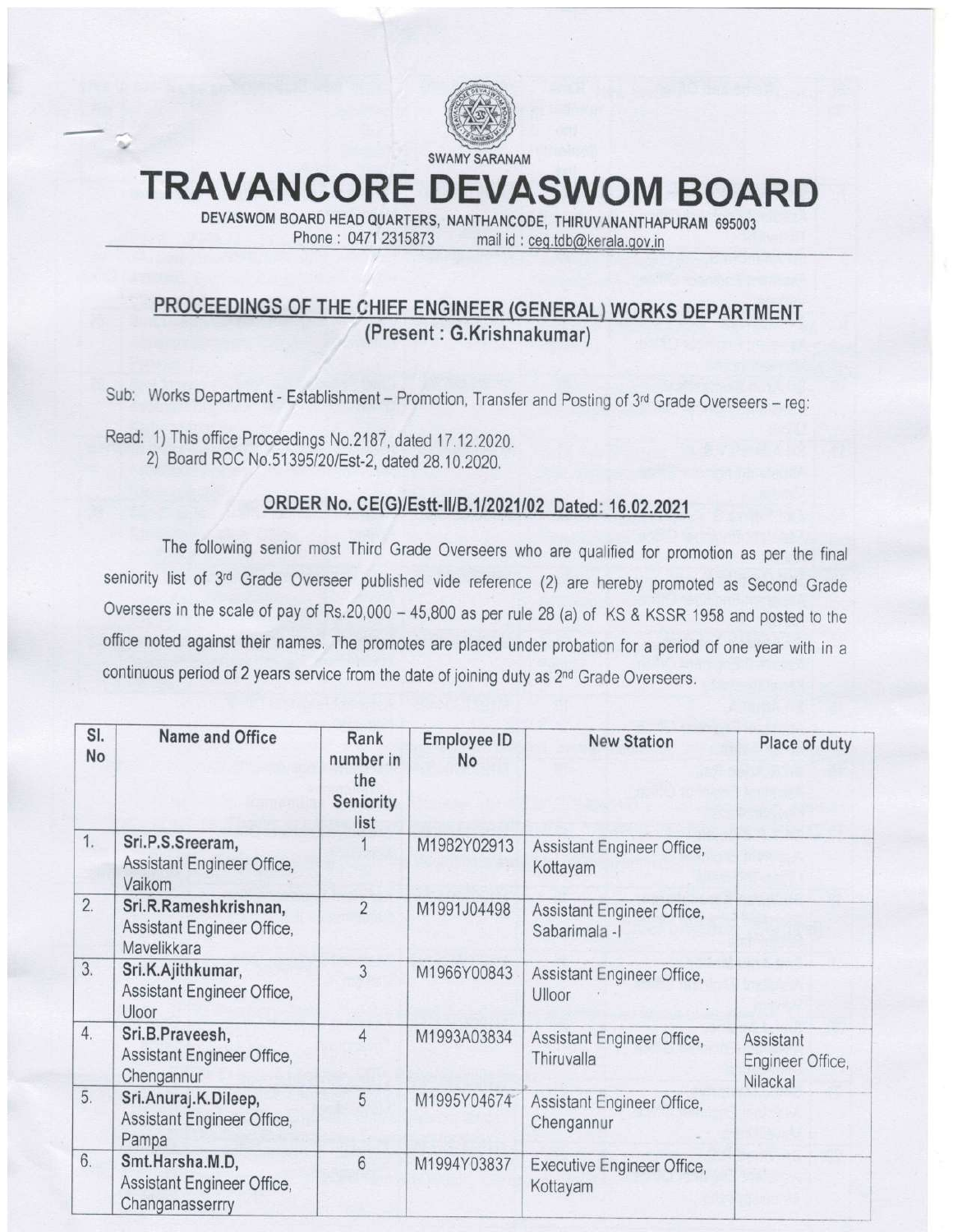| SI.<br>No | Name and Office                                                         | Rank<br>number in<br>the<br>Seniority<br>list | <b>Employee ID</b><br>No | <b>New Station</b>                                   | Place of duty                                |
|-----------|-------------------------------------------------------------------------|-----------------------------------------------|--------------------------|------------------------------------------------------|----------------------------------------------|
| 7.        | Sri.Kavitha Karunan,<br>Assistant Engineer Office,<br>Thiruvalla        | $7\overline{ }$                               | M1991S04421              | <b>Executive Engineer Office,</b><br>Mavelikkara     |                                              |
| 8.        | Sri.Ananthu.S,<br>Assistant Engineer Office,<br>Varkala                 | 8                                             | M1994J04486              | Executive Engineer Office,<br><b>Estate Division</b> | <b>Chief Engineer</b><br>(General) Office    |
| 9.        | Smt.T.Divya,<br>Assistant Engineer Office,<br>Moovattupuzha             | 9                                             | M1993S03906              | Executive Engineer Office,<br>Kottayam               |                                              |
| 10.       | Sri.Arun Gopinath.V,<br>Assistant Engineer Office,<br>Ulloor            | 10                                            | M1991J03759              | Chief Engineer (General)<br>Office                   |                                              |
| 11.       | Sri.Adarsh.V.S,<br>Assistant Engineer Office,<br>Pampa                  | 11                                            | M1993A04567              | Assistant Engineer Office,<br>Moovattupuzha          | <b>Chief Engineer</b><br>Office              |
| 12.       | Smt.Nithya.G,<br>Assistant Engineer Office,<br>Kollam                   | 12                                            | M1994U03978              | Assistant Engineer Office,<br>Kollam                 |                                              |
| 13.       | Smt.Deepika.R,<br>Assistant Engineer Office,<br>Aluva                   | 13                                            | M1993G03756              | Assistant Engineer Office,<br>Aluva                  |                                              |
| 14.       | Sri.Aneesh Thankan,<br>Assistant Engineer Office,<br>Karunagappally     | 14                                            | M1992Y04074              | Executive Engineer Office,<br>Mavelikkara            |                                              |
| 15.       | Sri.Athul.A,<br>Assistant Engineer Office,<br>Kottarakkara              | 15                                            | M1991D04495              | Assistant Engineer Office,<br>Kottarakkara           |                                              |
| 16.       | Sri.R.Arjun Raj,<br>Assistant Engineer Office,<br>Neyyattinkara         | 16                                            | M1993D04501              | <b>Executive Engineer Office,</b><br>Trivandrum      |                                              |
| 17.       | Sri.T.K.Sreejith,<br><b>Assistant Engineer</b><br>Office, Thiruvalla    | 17                                            | M1991A04990              | Executive Engineer Office,<br>Kottayam               | Assistant<br>Engineer Office,<br>Mundakkayam |
| 18.       | Sri. Varun Karunakaran,<br>Assistant Engineer Office,<br>Sabarimala - I | 18                                            | M1992F04496              | Assistant Engineer Office,<br>Sabarimala - II        |                                              |
| 19.       | Smt.Anju Mohan,<br>Assistant Engineer Office,<br>Vaikom                 | 19                                            | M1993M05142              | Assistant Engineer Office,<br>Vaikom                 |                                              |
| 20.       | Smt.J.Anjana,<br>Assistant Engineer Office,<br>Chengannur               | 20                                            | M1994U03758              | Assistant Engineer Office,<br>Trivandrum             | <b>Chief Engineer</b><br>Office              |
| 21.       | Smt.J.Devipriya,<br>Assistant Engineer Office,<br>Mavelikkara           | 21                                            | M1993A03754              | Assistant Engineer Office,<br>Mavelikkara            |                                              |
| 22.       | Sri.Vinod.P.C,<br>Assistant Engineer Office,<br>Ambalappuzha            | 22                                            | M1993J03839              | Assistant Engineer Office,<br>Changanasserry         | Assistant<br>Engineer Office,<br>Harippad    |